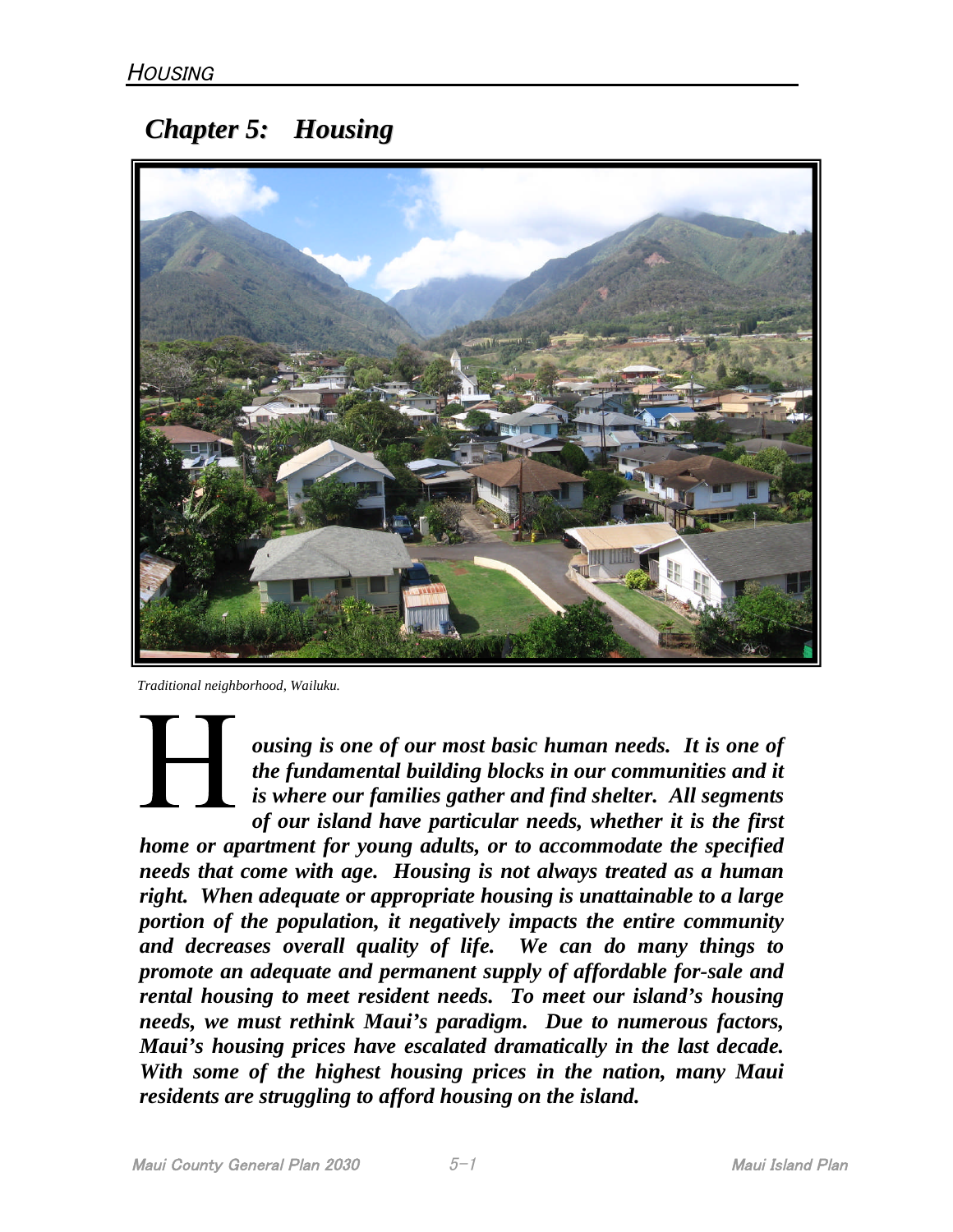## **Background Information**

The Housing chapter refers to, and is based on, the following studies and reports created specifically for the MIP:

- 1. Socio-Economic Forecast: The Economic Projections for the Maui County General Plan 2030, June 2006;
- 2. Land Use Forecast, November 2006; and
- 3. Maui Island Housing Issue Paper, December 2006.

TheMaui housing market has been volatile in recent years, as illustrated in Figure  $5-1$ .<sup>1</sup> There were significant variations in the price of new and existing single-family homes and condominiums on Maui between 1979 and 1999, but nothing like the swings that occurred after 1999. More recently, the real estate market on Maui has tended to stabilize but housing prices still remain significantly higher than housing prices in the 1990s.



*Figure 5 - 1. Maui Median Home Prices, Current Dollars.*

Maui residents, by almost any measure, face a critical housing situation:

- They spend a higher percentage of their income on housing than almost anyone else in the United States;
- The cost of housing on Maui makes home ownership very unaffordable, as compared to the national average;
- The median price for single-family homes and condos, whether new or existing units, has been exceedingly above what people can afford, in recent years; and
- The home ownership rate for Maui is significantly lower than for the rest of the United States.

The dynamics of housing production and pricing are extremely complex. Many key drivers are far beyond the control of local government, including:

<span id="page-1-0"></span> $<sup>1</sup>$  (1) Median Single-Family and Condominium sales data from the Maui Board of Realtors, 2009; (2) Housing Affordability</sup> Index based on a two-wage household (Maui County Databook, 2000 - 2008) each earning the average wage and applying common loan eligibility standards.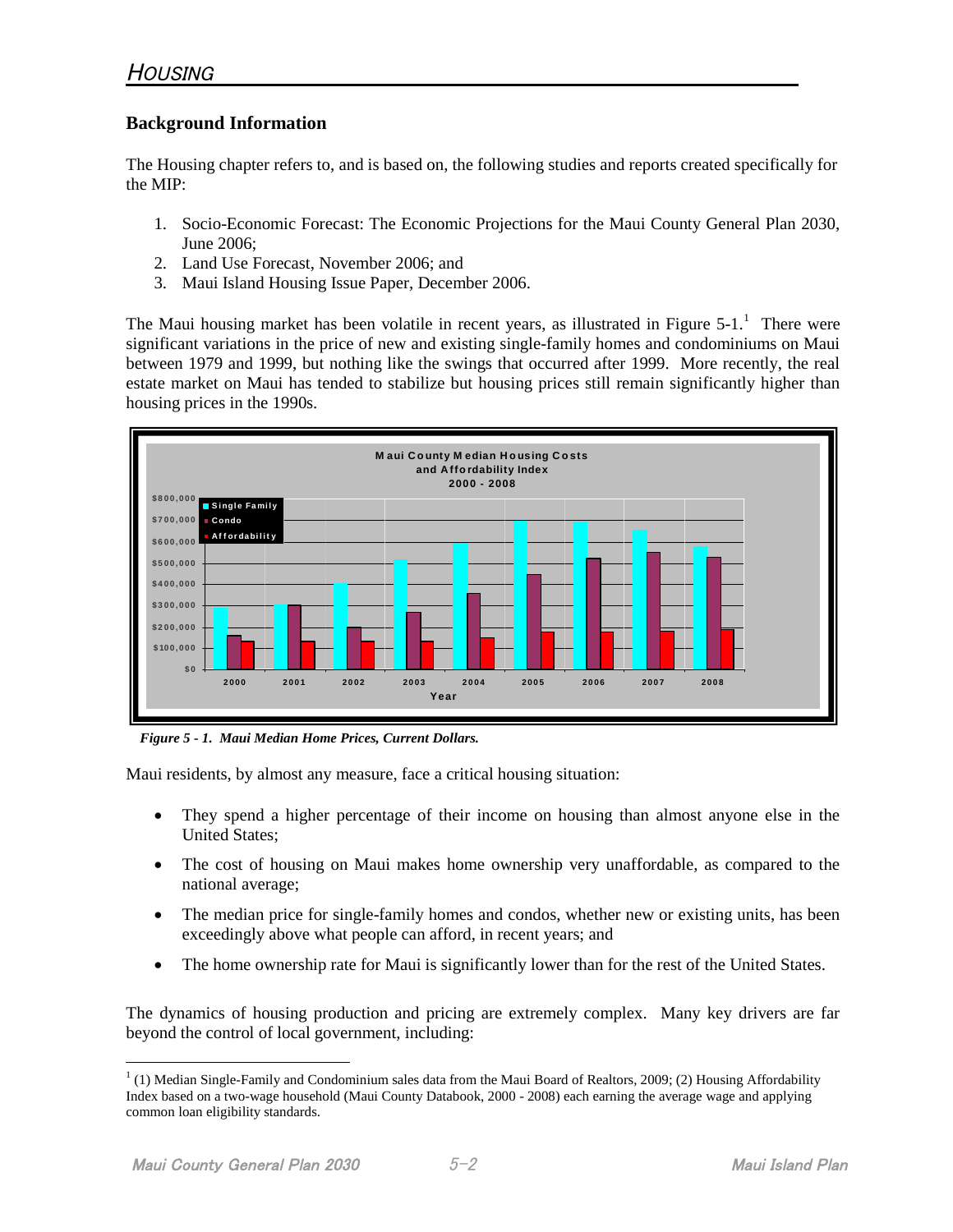- National and international economic cycles;
- Federal Housing policies such as the reduced federal income tax for the well-to-do and mortgage interest deductions on second homes;
- Low interest rates that contribute to rising prices;
- Consumers' willingness to accept higher levels of household debt through "creative financing" mechanisms;
- Overall cost of construction;
- Offshore demand;
- High levels of speculation in some economic cycles; and
- The geographic and land constraints inherent with an island environment.<sup>2</sup>

These points suggest that relatively high prices are longstanding and will probably continue to be high as long as the State and Maui remain desirable and accessible to large offshore markets.

Maui County relies primarily on inclusionary zoning to increase the supply of affordable housing. Simply put, inclusionary zoning requires a developer of new housing to build a specified number of affordable dwelling units.

There is no one policy that by itself can lead to an adequate supply of affordable housing. Policies that may work well during times of economic growth may not be well suited to periods of financial downturn. Strategies that are focused on local residential use may not function well unless the vacation home and transient vacation rental markets are taken into consideration. Programs that are ideal when applied to large developments may be counterproductive when imposed on homeowners or small-scale builders.

## **CHALLENGES AND OPPORTUNITIES**

| Need for<br><b>Improved</b><br><b>Economic</b><br><b>Housing</b><br>Cycle<br><b>Monitoring</b> | There are some significant gaps in data currently available to county planners addressing<br>affordable housing issues, especially as it relates to the interrelation between housing<br>production and the economic cycle. Furthermore, the current reporting system needs to<br>distinguish between housing used for the tourism and second-home markets and housing<br>used by Maui residents. In addition, data on new housing sales are not as readily available<br>as resale data. There is also a need for data exploring the use of offshore investment<br>homes that remain unoccupied. <sup>3</sup> |
|------------------------------------------------------------------------------------------------|---------------------------------------------------------------------------------------------------------------------------------------------------------------------------------------------------------------------------------------------------------------------------------------------------------------------------------------------------------------------------------------------------------------------------------------------------------------------------------------------------------------------------------------------------------------------------------------------------------------|
|                                                                                                | A reduction in the supply of housing available for long-term residential use occurs when<br>any owner – offshore or local – converts residential housing stock into non-residential<br>uses. Non-residential uses can include vacation homes or transient vacation rentals<br>(TVRs). The supply problem is compounded because many TVRs are also part-time<br>vacation homes, with owners defraying mortgage costs by TVR use, thereby driving up<br>housing costs. <sup>4</sup>                                                                                                                             |
| <b>Competition</b>                                                                             | The presence of affluent, non-resident buyers influences the housing market in several                                                                                                                                                                                                                                                                                                                                                                                                                                                                                                                        |

*From the "Offshore* ways, all of which put upward pressure on prices. First, non-residents seeking a second home can typically outbid residents for houses and apartments being resold. Second, in a

<sup>2</sup> Knox, John M. and Tom Dinell (December 2006). *Maui Island Housing Issue Paper: A Discussion Paper for the Maui County General Plan Update, Summary of Recommendations.*

<span id="page-2-0"></span> $3$  Id.

<span id="page-2-1"></span> $4$  Id.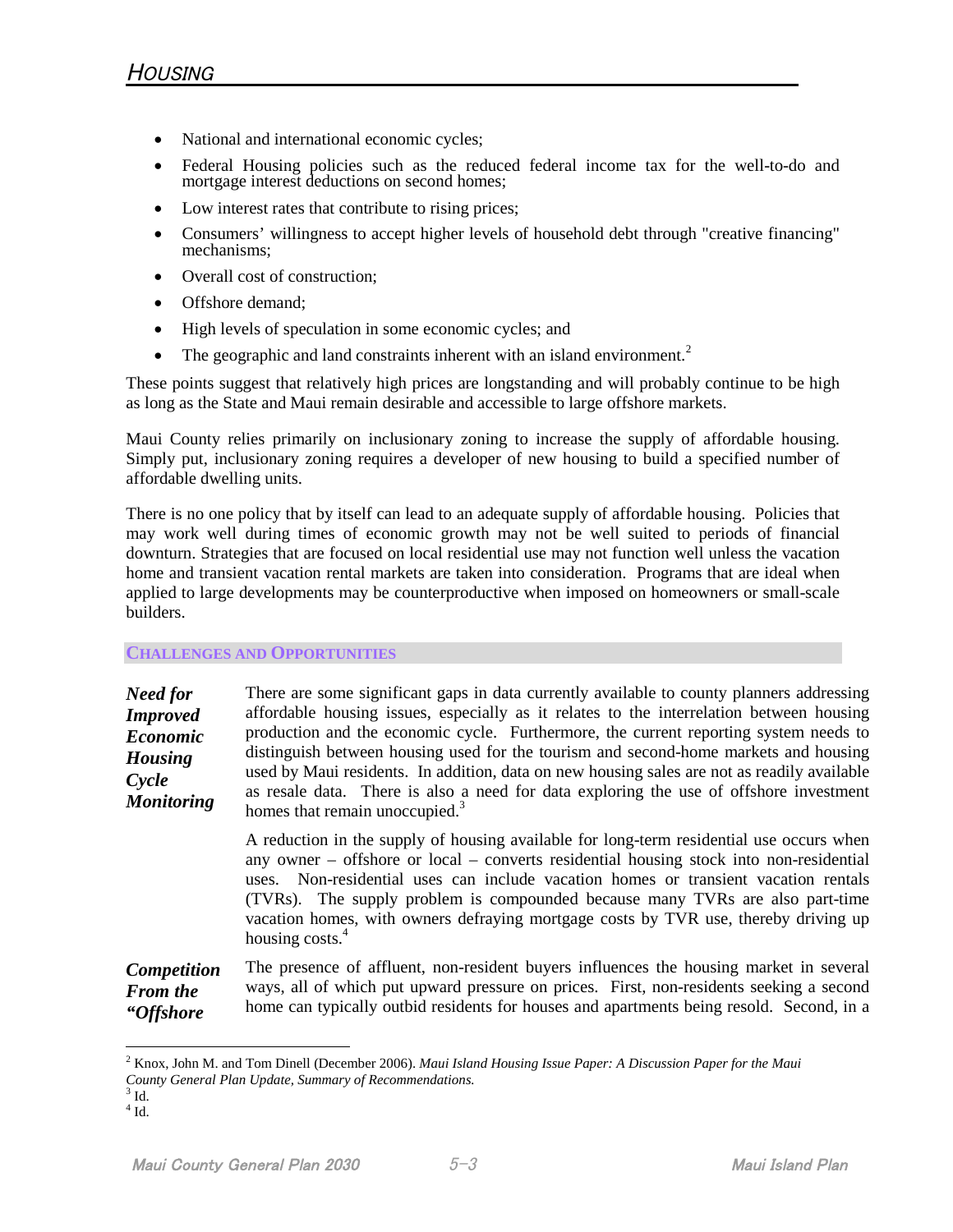*Market"* strong market, developing higher-priced units generally produces greater profit per unit. Therefore, a relatively large proportion of new residential units and lots are being developed for upper-end buyers. Finally, when the building industry is focused on the upper-end market there are fewer resources for affordable housing.

> Property taxation may be one tool to mitigate the impact of non-resident demand on Maui's housing prices. Property tax rates in Maui County and throughout the State are low compared to rates and supplementary fees charged by mainland municipalities, school districts, and public facility districts. Relatively low property taxes for single-family and multifamily residences make Maui properties more attractive to the offshore buyer. Property taxes can be made more progressive by increasing property tax rates and simultaneously increasing the home exemption to neutralize the rise in the tax for resident property owners and including a similar offset for owners of rental properties leasing to residents.<sup>[5](#page-3-0)</sup>



*Sand Hills, Wailuku.*

*Maintaining the Stock of Affordable Housing* The conveyance tax can also be used to fund the development of affordable housing. Through the enactment of State enabling legislation, Maui County could impose a surcharge on the conveyance tax with the proceeds to be deposited in the County's Affordable Housing Fund. Such legislation could permit the County to utilize a graduated scale so that the sellers of multi-million dollar homes pay a higher percentage surcharge than do those conveying more modest or affordable dwellings.

> A great deal of affordable housing has been built in Hawai`i over the years. Much of it has slipped back into the market housing stock in relatively short periods of time, as the original buyers resell at market prices. Preserving affordable housing in perpetuity will be extremely important to help increase and maintain the supply of affordable housing units and reduce housing prices for Maui residents.

*Compact, Mixed-*At the island and regional scale, increasing the density of housing is a more efficient use of land. It also saves on linear miles of roads, water lines, and other utilities that need to be

<span id="page-3-0"></span><sup>5</sup> Ibid., II-18.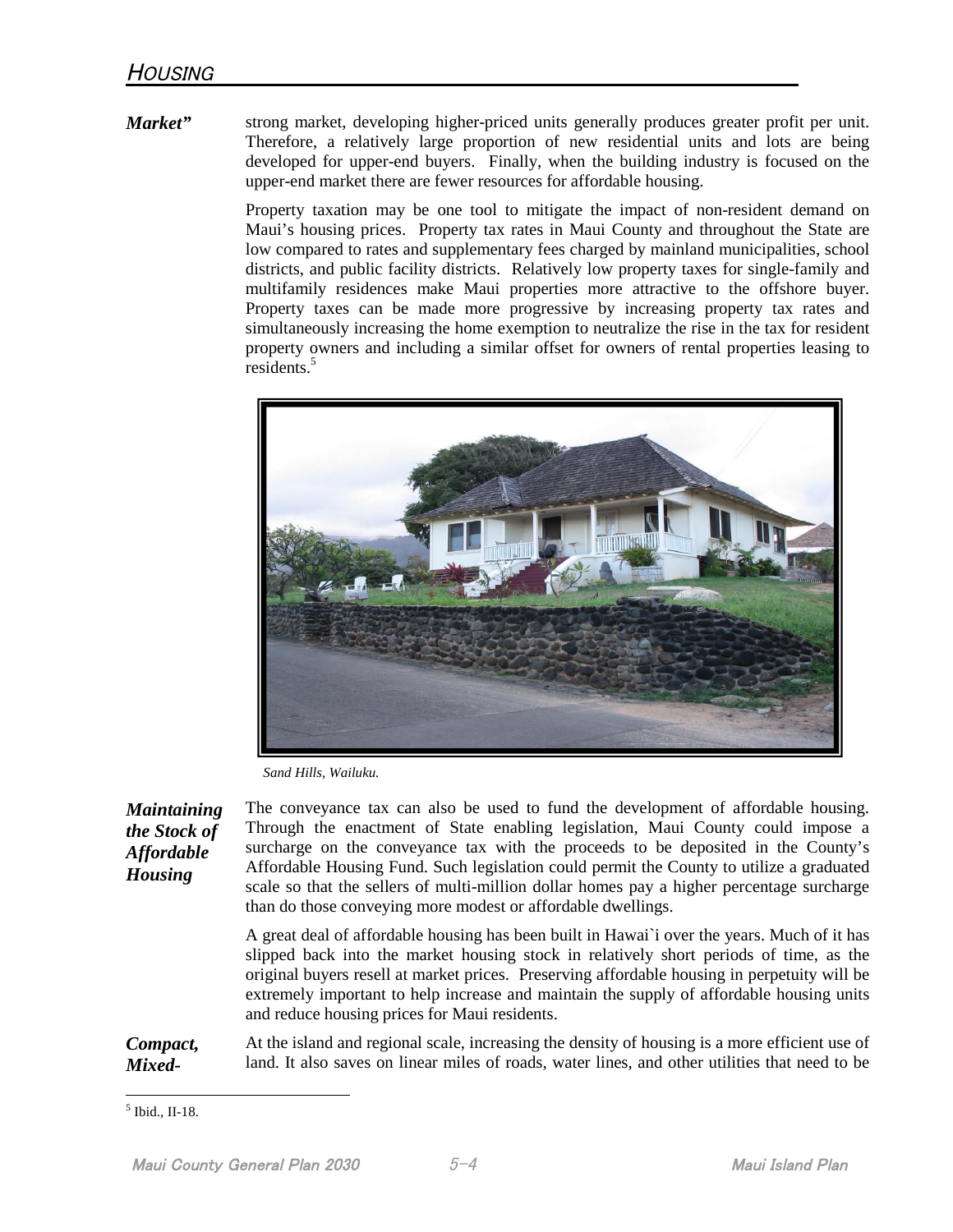*Income Communities with Expanded Housing Choices*

built and maintained. Increasing the density of housing also preserves more land for agriculture and open space. At the project scale, increased density can reduce land and building costs and thereby result in more affordable sale and rental prices. There are two general ways to increase density: (1) to develop a multifamily housing type rather than a single-family housing type; and (2) to increase the number of units per acre in either category.<sup>[6](#page-4-0)</sup>



*Figure 5 – 2. 2005 Single-Family and Multifamily Dwelling Units by Maui Island Community Plan Area. Source: Existing Land Use Database, 2005.*

In 2005, single-family dwellings comprised 78 percent of the total housing stock on Maui.<sup>7</sup> Multifamily dwellings are typically less expensive than single-family dwellings andar[e](#page-4-1) often attractive to seniors and young adults. The limited supply of multifamily units has constrained consumer choice and exacerbated housing prices. Figure 5-2 illustrates the mix of single-family and multifamily dwellings in Maui's community plan areas. The Makawao-Pukalani-Kula, Pā`ia-Ha`ikū, and Wailuku-Kahului community plan areas offer limited multifamily housing opportunities.

Accessory or `ohana dwellings can also play a significant role in increasing the affordable housing stock on Maui, whether such units are used to house family or become long-term rental units.

The dangers of concentrating people with few economic resources and limited educational skills in a single project are well known. The placement of rental housing projects in the same areas as for-sale housing provides for more diverse communities. The desired outcome is mixed income communities, which in turn contribute to the social well-being of the larger community.

With the number of people over age 65 growing in the coming decades, there is a need

<span id="page-4-0"></span><sup>6</sup> PlanPacific, Inc. (November 2006). *Land Use Forecast, Island of Maui, Maui County General Plan 2030, Technical Resource Study.*

<span id="page-4-1"></span><sup>7</sup> Id.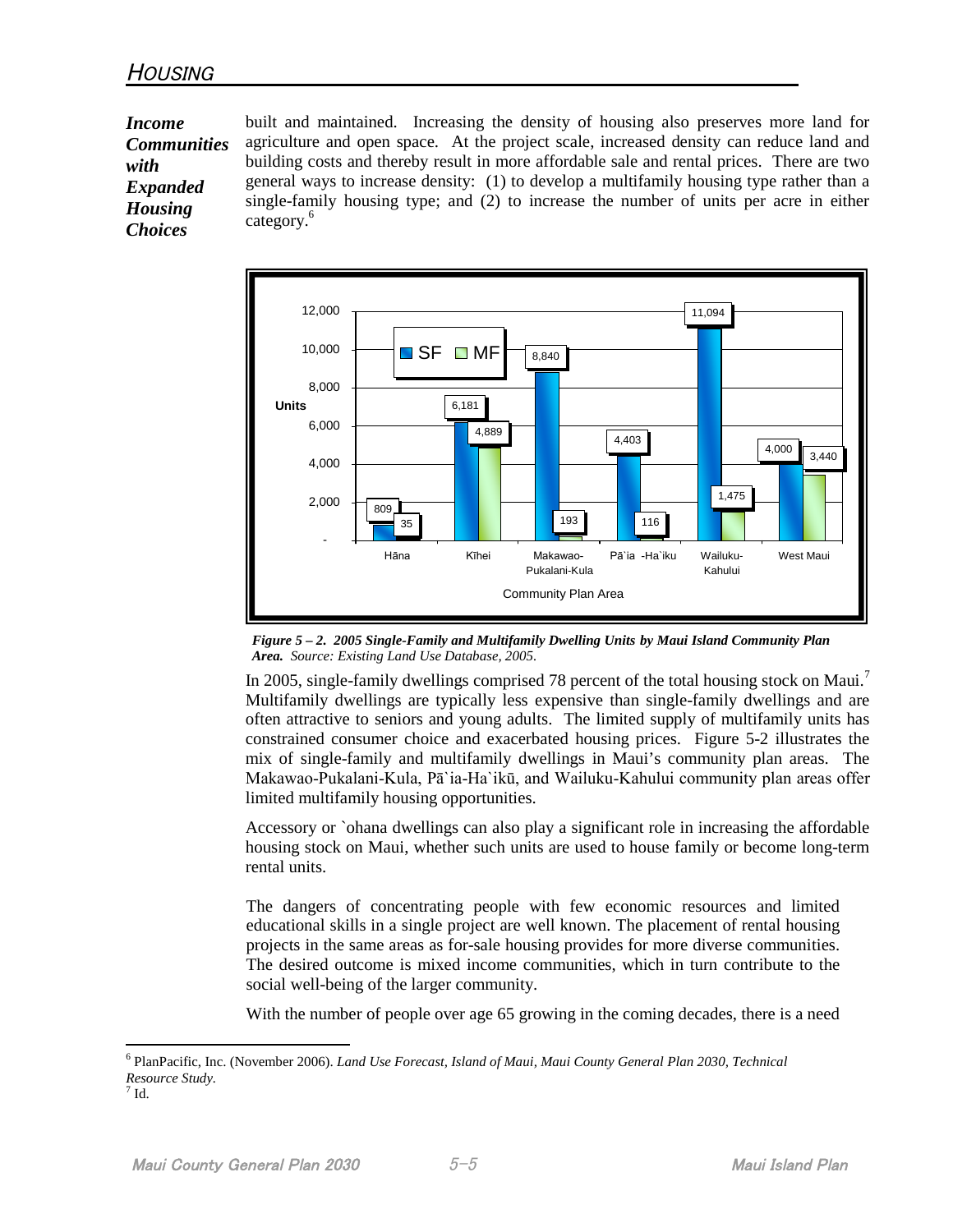| <b>Housing for</b><br><b>Seniors</b> and<br><b>Those</b> with                        | to work with the State, Federal government, community groups, landowners and<br>others to find ways to provide affordable housing to senior citizens and those with<br>special needs.                                                                                                                                                                                                                                                                                                        |
|--------------------------------------------------------------------------------------|----------------------------------------------------------------------------------------------------------------------------------------------------------------------------------------------------------------------------------------------------------------------------------------------------------------------------------------------------------------------------------------------------------------------------------------------------------------------------------------------|
| <b>Special</b><br><b>Needs</b>                                                       | Hawai' i is the only state in the nation to have both State and County level zoning.<br>Developers understand that it takes years to get all the necessary permits for a major<br>project and that it will involve multiple jurisdictions. Getting through the regulatory<br>process takes time and money. County policy can state that projects that provide for a<br>specified percentage of affordable for-sale or rental housing units shall be fast tracked.                            |
| Reduce<br>Developers'<br><b>Cost to Build</b><br><b>Affordable</b><br><b>Housing</b> | Lack of adequate infrastructure is frequently an impediment to the development of<br>affordable housing. The County can play a proactive role in resolving infrastructure<br>bottlenecks by working with developers to coordinate the planning and development<br>of infrastructure within the Urban Growth Boundaries. The County can also adopt<br>minimum and desirable infrastructure level-of-service standards so that the<br>development process is more predictable and transparent. |

#### **GOAL, OBJECTIVES, POLICIES, AND ACTIONS**

#### **Goal:**

| 5.1 | Maui will have safe, decent, appropriate, and affordable housing for all residents |
|-----|------------------------------------------------------------------------------------|
|     | developed in a way that contributes to strong neighborhoods and a thriving island  |
|     | community.                                                                         |

#### **Objective:**

**5.1.1** More livable communities that provide for a mix of housing types, land uses, income levels, and age.

#### **Policies:**

- **5.1.1.a** Promote livable communities (compact/walkable/bikeable, access to transit) that provide for a mix of housing types and land uses, including parks, open space, and recreational areas.
- **5.1.1.b** Promote planning approaches that provide a mix of multifamily and single-family housing units to expand housing choices.
- **5.1.1.c** Discourage gated communities.
- **5.1.1.d** Provide incentives for the rehabilitation or adaptive reuse of historic structures to facilitate more housing choices.
- **5.1.1.e** Use planning and regulatory approaches to provide higher housing densities.

### **Implementing Actions:**

**5.1.1-Action 1** Amend development codes to facilitate different types of housing, including mixed use, mixed housing types, clustering, and conservation subdivisions.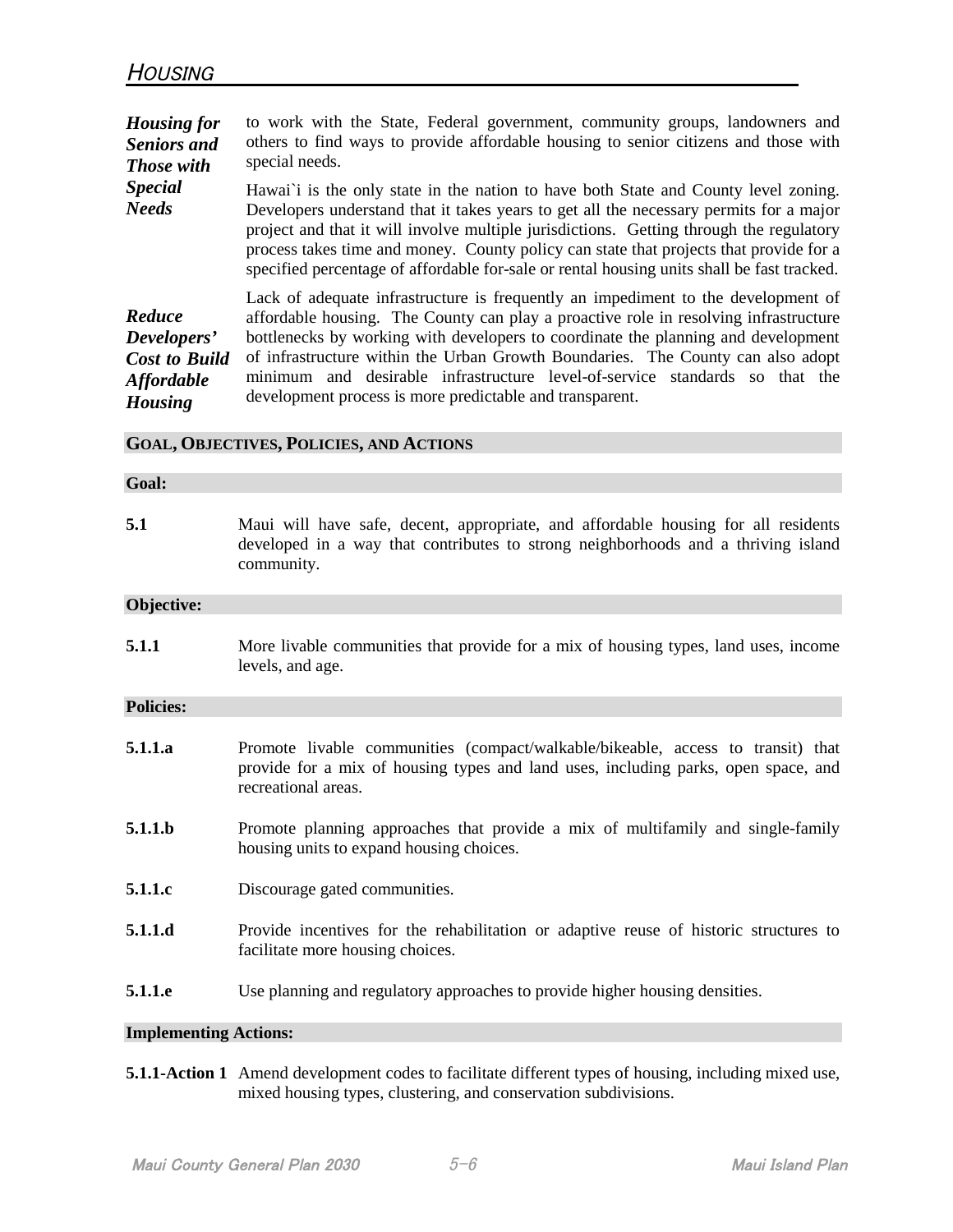|                              | <b>5.1.1-Action 2</b> Do a study to determine optimum permit processing times on affordable housing<br>development approvals while ensuring that community and environmental standards<br>are addressed.                                                                                                                                                                                                                                                                                 |
|------------------------------|------------------------------------------------------------------------------------------------------------------------------------------------------------------------------------------------------------------------------------------------------------------------------------------------------------------------------------------------------------------------------------------------------------------------------------------------------------------------------------------|
|                              | <b>5.1.1-Action 3</b> Establish the rules and mechanisms to establish a Maui "master list" of affordable<br>housing projects and land entitled for affordable housing so that residents will be able<br>to obtain an affordable unit in a fair and expeditious manner.                                                                                                                                                                                                                   |
|                              | <b>5.1.1-Action 4</b> Study successful models of affordable housing projects/units and adopt appropriate<br>minimum design standards that satisfy the needs of Maui's residents.                                                                                                                                                                                                                                                                                                         |
|                              | <b>5.1.1-Action 5</b> Amend zoning and historic preservation ordinances/rules to support adaptive reuse<br>opportunities.                                                                                                                                                                                                                                                                                                                                                                |
|                              | <b>5.1.1-Action 6</b> Develop incentives to promote projects that achieve the Leadership in Energy and<br>Environmental Design (LEED) Silver or Gold certification.                                                                                                                                                                                                                                                                                                                      |
| Objective:                   |                                                                                                                                                                                                                                                                                                                                                                                                                                                                                          |
| 5.1.2                        | Better monitoring, evaluation, and refinement of affordable housing policy in<br>conjunction with the economic cycle.                                                                                                                                                                                                                                                                                                                                                                    |
| <b>Policies:</b>             |                                                                                                                                                                                                                                                                                                                                                                                                                                                                                          |
| 5.1.2.a                      | Improve data on resident and nonresident housing.                                                                                                                                                                                                                                                                                                                                                                                                                                        |
| 5.1.2.b                      | Utilize the following approaches to promote resident housing and to minimize off-<br>shore market impacts:<br>Ensure that the future housing stock is composed of a mix of housing types<br>(1)<br>(multifamily, small lots, ohana units, co-housing, cottage houses, etc.);<br>Encourage new housing in proximity to jobs and services, in places that are<br>(2)<br>conducive/affordable to island residents; and<br>(3)<br>Explore taxation alternatives and building fee structures. |
| <b>Implementing Actions:</b> |                                                                                                                                                                                                                                                                                                                                                                                                                                                                                          |
|                              | <b>5.1.2-Action 1</b> Develop appropriate incentives to encourage the production of required affordable<br>housing during the different stages of an economic cycle.                                                                                                                                                                                                                                                                                                                     |
|                              | <b>5.1.2-Action 2</b> Develop and maintain a reporting system/database and related maps for the following:<br>Existing/newly constructed housing units that are affordable to very low-, low-,<br>(1)<br>and moderate-income households:<br>The location and quantity of housing that is used by visitors/second home; and<br>(2)<br>(2)<br>canter taxe in Cannonical city also din a management langularea da aizen                                                                     |

- (3) Property tax information, including property land use designations, tax rates, acquisition price, and market value assessments.
- **5.1.2-Action 3** Explore the benefits and costs of revising the County's property tax rates to make them more responsive to the needs of the citizens in the area of affordable housing.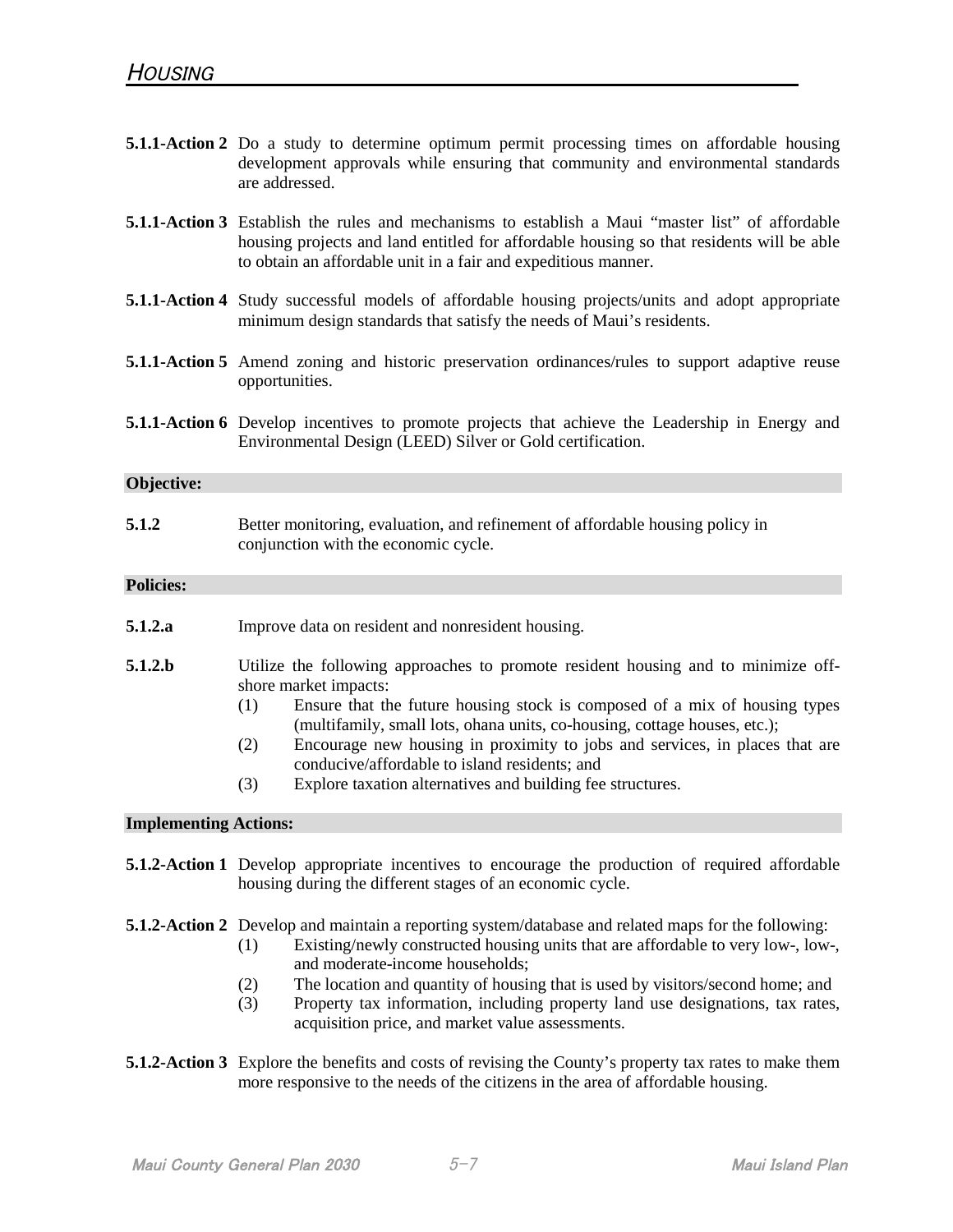**5.1.2-Action 4** Develop incentives for locating new workforce housing in proximity to jobs and services.

## **Objective:**

**5.1.3** Provide affordable housing, rental or in fee, to the broad spectrum of our island community.

#### **Policies:**

- **5.1.3.a** Consider regulations that can help keep affordable housing available at affordable rents.
- **5.1.3.b** Seek to have ownership of affordable for-sale and rental housing vested in a non-profit community land trust, or other qualified housing provider, committed to keeping such housing affordable in perpetuity.
- **5.1.3.c** Facilitate the use of public lands in urban areas that are suitable for affordable housing.
- **5.1.3.d** Develop or support partnerships and initiatives that provide housing-related education/outreach.
- **5.1.3.e** Support the continuing efforts of the County and its community partners to:
	- (1) Disseminate information on different housing/financial assistance programs (loans, grants, etc.) including information on housing rehabilitation/restoration/adaptive reuse;
	- (2) Provide housing-related counseling including budget, credit, and financial planning assistance; and
	- (3) Create and maintain a comprehensive/master list of available affordable housing to help residents secure a unit that satisfies their need.

#### **Implementing Actions:**

**5.1.3-Action 1** Consider the following actions in housing-related code amendments:

- (1) Give a higher priority to the construction of actual units and a lower priority to the provision of land, over the current alternative in-lieu fee payment;
- (2) Require recordation of a covenant to ensure that the required affordable units in a project remain affordable for perpetuity;
- (3) Consider that affordable houses be developed and available concurrently with market units;
- (4) Encourage the development of affordable "for-sale" and rental housing through incentives;
- (5) Consider a rent stabilization program to ensure that rental housing remains affordable;
- (6) For the sale prices of required affordable housing units, evenly distribute prices over the range of the subject income category; and
- (7) Expedite permitting for affordable housing projects approved pursuant to the residential workforce housing ordinance.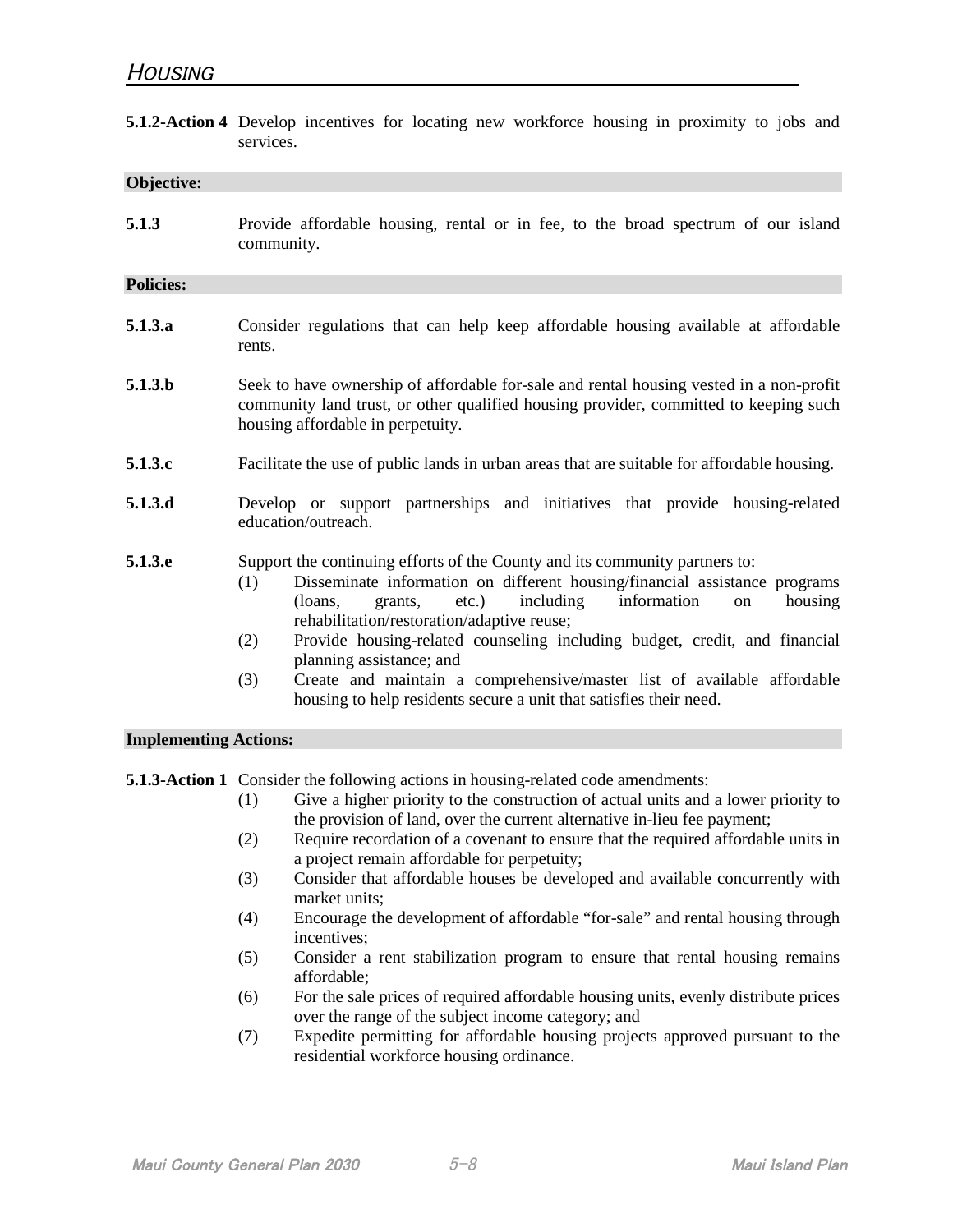|                              | <b>5.1.3-Action 2</b> Support/help in the creation of Community Development Corporations to facilitate the<br>development and maintenance of affordable housing.                                                                                                                                                                                                                                                                      |
|------------------------------|---------------------------------------------------------------------------------------------------------------------------------------------------------------------------------------------------------------------------------------------------------------------------------------------------------------------------------------------------------------------------------------------------------------------------------------|
|                              | <b>5.1.3-Action 3</b> Enhance our existing affordable housing financing program to include the following<br>elements:<br>An affordable housing assessment on commercial and residential properties.<br>(1)<br>A real estate transfer tax imposed on visitor units, TVRs, and residential<br>(2)<br>housing that is not affordable for residents with household incomes of up to<br>200 percent of the island median household income. |
|                              | <b>5.1.3-Action 4</b> Explore flexible funding for the affordable housing fund/program based on County tax<br>revenues.                                                                                                                                                                                                                                                                                                               |
|                              | <b>5.1.3-Action 5</b> Actively pursue appropriate Federal, State, County, and private grants/subsidies to<br>facilitate affordable housing projects.                                                                                                                                                                                                                                                                                  |
| Objective:                   |                                                                                                                                                                                                                                                                                                                                                                                                                                       |
| 5.1.4                        | Provide infrastructure in a more timely manner to support the development of<br>affordable housing.                                                                                                                                                                                                                                                                                                                                   |
| <b>Policies:</b>             |                                                                                                                                                                                                                                                                                                                                                                                                                                       |
| 5.1.4.a                      | Prioritize the development of infrastructure that supports the development of affordable<br>housing.                                                                                                                                                                                                                                                                                                                                  |
| 5.1.4.b                      | Utilize appropriate financing approaches and assistance tools to encourage the<br>development of infrastructure and public facilities.                                                                                                                                                                                                                                                                                                |
| 5.1.4.c                      | Tailor infrastructure requirements to correspond with appropriate level-of-service<br>standards to help control housing costs and to maintain safety.                                                                                                                                                                                                                                                                                 |
| <b>Implementing Actions:</b> |                                                                                                                                                                                                                                                                                                                                                                                                                                       |
|                              | 5.1.4-Action 1 Prioritize Capital Improvement Projects that commit to building appropriately planned<br>affordable housing-related projects.                                                                                                                                                                                                                                                                                          |
| Objective:                   |                                                                                                                                                                                                                                                                                                                                                                                                                                       |
| 5.1.5                        | A wider range of affordable housing options and programs for those with special needs.                                                                                                                                                                                                                                                                                                                                                |
| <b>Policies:</b>             |                                                                                                                                                                                                                                                                                                                                                                                                                                       |
| 5.1.5.a                      | Ensure that residents with special needs have access to appropriate housing.                                                                                                                                                                                                                                                                                                                                                          |
| 5.1.5 <sub>b</sub>           | Encourage housing to be built or rehabilitated to allow the elderly and those with<br>special needs to live in their homes.                                                                                                                                                                                                                                                                                                           |
| 5.1.5.c                      | Ensure and facilitate programs to assist those with special needs from becoming<br>homeless.                                                                                                                                                                                                                                                                                                                                          |
|                              |                                                                                                                                                                                                                                                                                                                                                                                                                                       |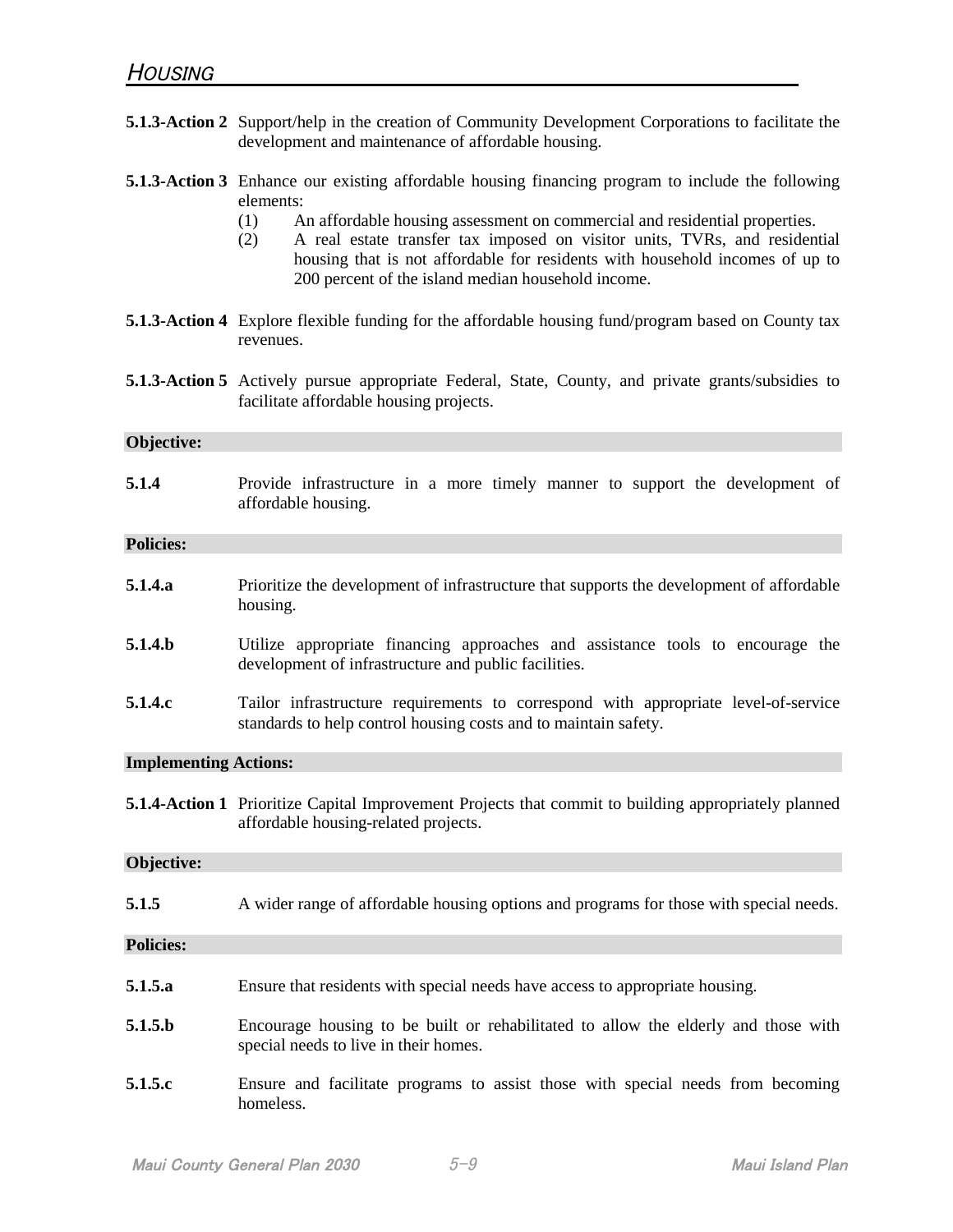- **5.1.5.d** Promote programs that stimulate the production of sustainable homeless shelters and alternative housing technologies.
- **5.1.5.e** Support programs that offer home modification counseling on low-interest retrofit loans and grants to those with special needs.

## **Implementing Actions:**

- **5.1.5-Action 1** Develop financing mechanisms to assist low-income elders and other highrisk/disadvantaged patients who need residential and institutional health care to remain in affordable housing that is part of a community development project. **5.1.5-Action 2** Create or assist in creating programs that provide affordable housing to seniors, the disabled, and those returning from mental health institutions, correctional institutions, and drug rehabilitation. **5.1.5-Action 3** Help in securing/leveraging federal grants, low income housing tax credits, and other resources that support affordable housing for special needs populations. **5.1.5-Action 4** Develop and maintain indicators to monitor homelessness. **5.1.5-Action 5** Partner with the private sector/nonprofit organizations to develop and maintain an adequate supply of emergency shelters and transitional housing. **5.1.5-Action 6** Amend the Zoning/Subdivision Codes to streamline and facilitate the development of elder care/assisted living facilities, as well as housing/facilities that are Americans with Disabilities Act-compliant. **5.1.5-Action 7** Waive County review fees to modify dwelling units to accommodate the needs of people with disabilities (reasonable accommodation). **5.1.5-Action 8** Explore the adoption of an aging-in-place ordinance. **Objective: 5.1.6** Reduce the cost to developers of providing housing that is affordable to families with household incomes 160 percent and below of annual median income. **Policies: 5.1.6.a** Support fast-track processing procedures for the following housing-related entitlements: affordable housing projects/units; indigenous Hawaiian housing/units; and special-needs housing units (seniors, disabled, homeless, etc.). **5.1.6.b** Require the construction of affordable for-sale and rental housing units as part of the construction of new housing developments.
- **5.1.6.c** Offer extra incentives in boom periods and withdraw incentives during slack periods.